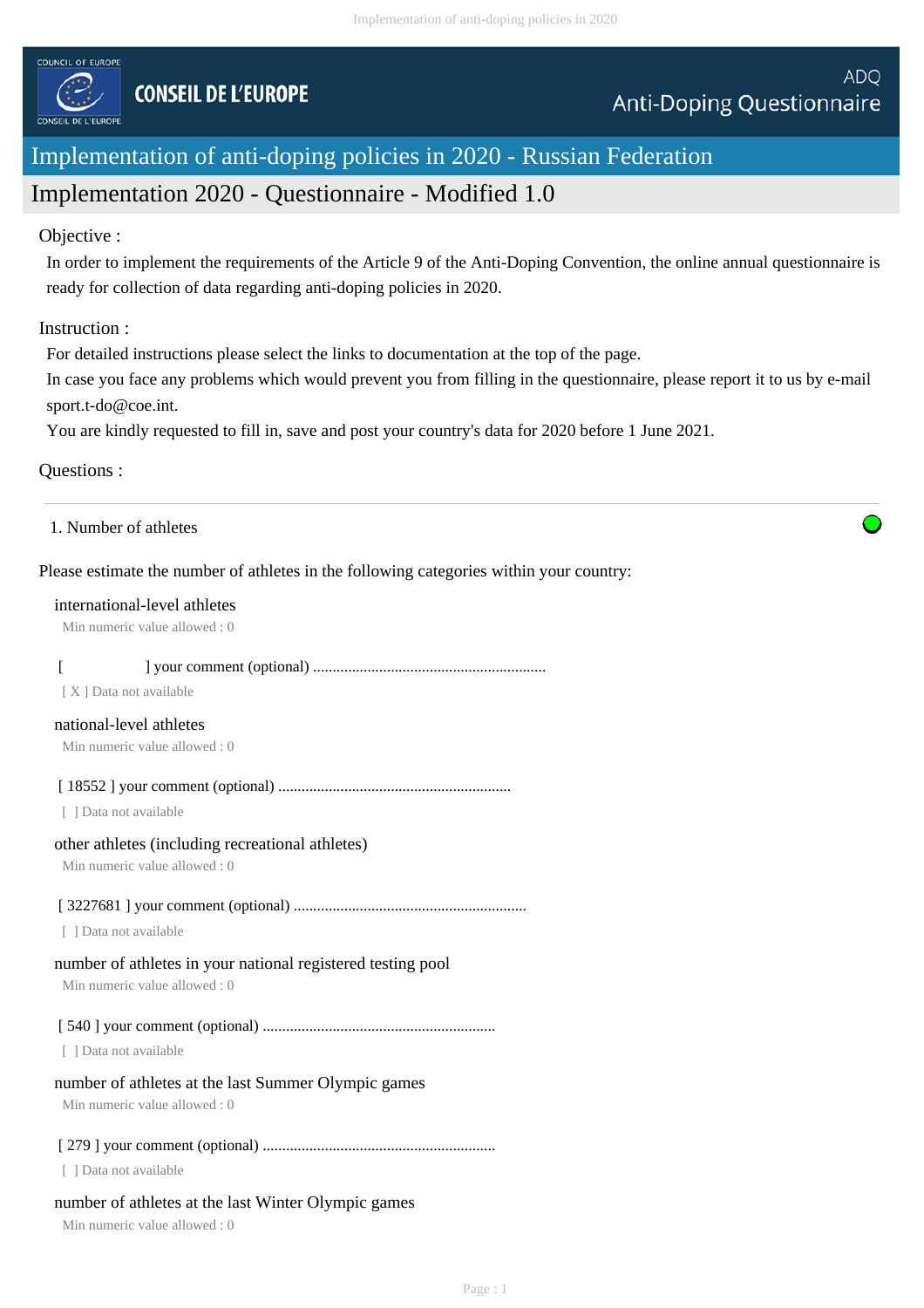| Data not available                                                                     |  |
|----------------------------------------------------------------------------------------|--|
| number of athletes at the last Summer Paralympic games<br>Min numeric value allowed: 0 |  |
|                                                                                        |  |
| [ ] Data not available                                                                 |  |
| number of athletes at the last Winter Paralympic games<br>Min numeric value allowed: 0 |  |
|                                                                                        |  |
| Data not available                                                                     |  |
| 2. Doping definition                                                                   |  |
| What is the definition of "doping in sport" used in your country?                      |  |
|                                                                                        |  |
|                                                                                        |  |
|                                                                                        |  |
| [X] Other, please specify (e.g. national law) : Federal Law 329                        |  |
| Attachments                                                                            |  |
| 2020.pdf                                                                               |  |
| 3. Doping list                                                                         |  |

Which list of banned pharmacological classes of doping agents and doping methods (i.e. Prohibited List) is implemented in your country?

[ X ] Prohibited List, as adopted by the Executive Committee of WADA. Your comment (optional)

............................................................

 [ X ] List of banned pharmacological classes of doping agents and doping methods, as adopted by the Monitoring Group (T-DO). Your comment (optional) ............................................................

 [ X ] Prohibited List, as adopted by the Conference of Parties of the International Convention against Doping in Sport (UNESCO). Your comment (optional) ............................................................

[ ] Other, please specify : ............................................................

4. Additional doping lists

For the purposes of restricting availability of doping substances, are there other lists than those defined in the question 3?

 ( X ) Yes, please specify: 1. List of substances and (or) methods prohibited for use in sports for the purposes of articles 230.1 and 230.2 of the Criminal code of the Russian Federation, 2. The order of the Government of the Russian Federation dated December 29, 2007 N 964 "About the approval of lists of strong and poisonous substances for the purposes of article 234 and other articles of the Criminal code of the Russian Federation, and also the large size of strong substances for the purposes of article 234 of the Criminal code of the Russian Federarion 3.Order of the Government of the Russian Federation of 30.06.1998 N 681 "About the approval of the list of drugs, psychotropic substances and their precursors which are subject to control in the Russian Federation"

( ) No. Your comment (optional) ............................................................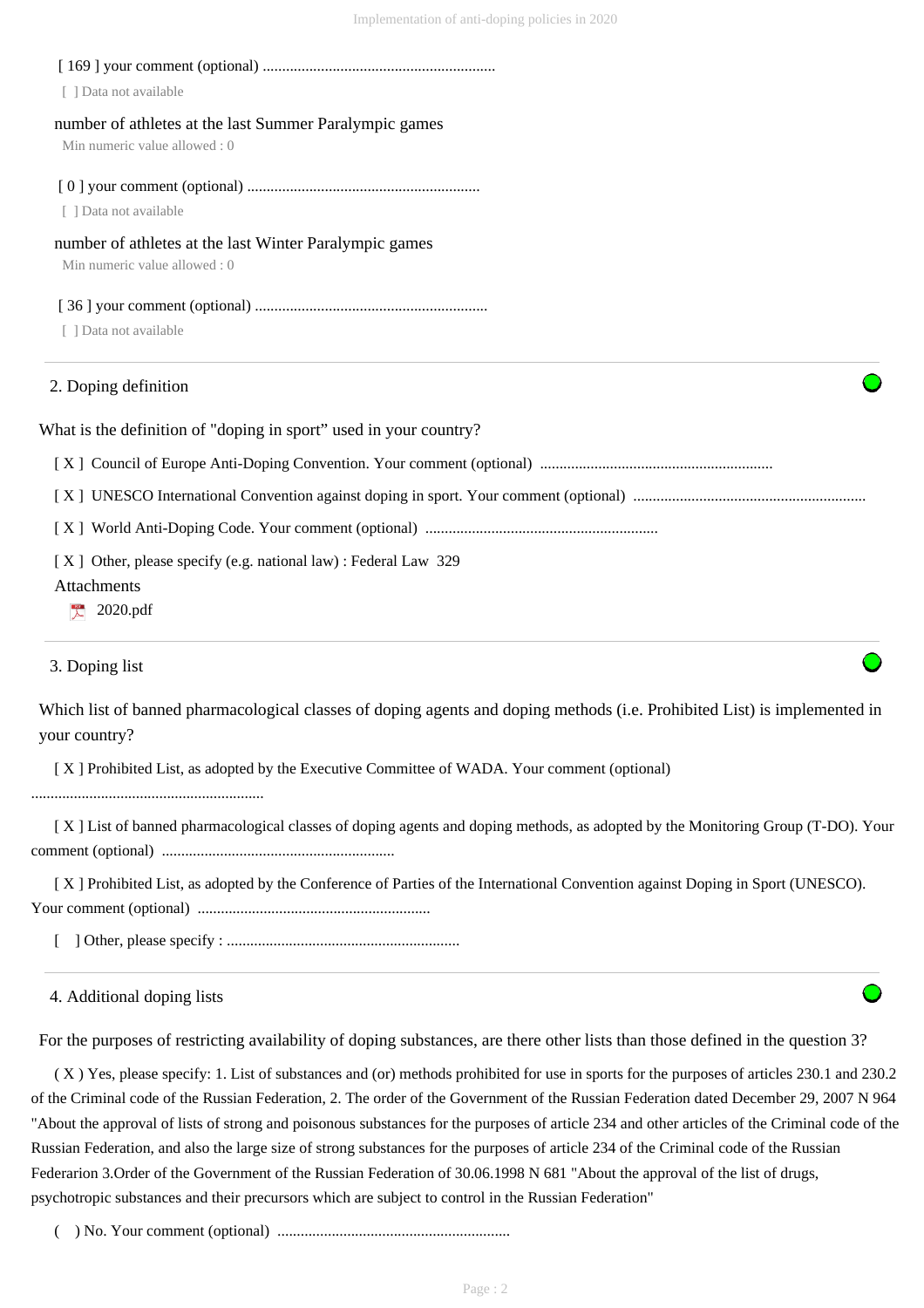| 5. Anti-doping laws                                                                                                                                                                                                                                                   |
|-----------------------------------------------------------------------------------------------------------------------------------------------------------------------------------------------------------------------------------------------------------------------|
| Are there any anti-doping laws in your country?                                                                                                                                                                                                                       |
|                                                                                                                                                                                                                                                                       |
| [X] Other public law rules, please specify: 1. Federal Law "On Physical culture and sport in yhe Russian Federation" from December<br>4, 2007 329-FZ; 2. Administrative Code of Russian Federation; 3. Criminal Code of Russian Federation; 4. Labour Code of Russian |
| Federation (The Codes include special Articles and Chapters); 5. All-Rissian Anti-doping Rules                                                                                                                                                                        |
|                                                                                                                                                                                                                                                                       |
| 6. National Anti-Doping Organisation (NADO)                                                                                                                                                                                                                           |
| What is the legal status of your national anti-doping organisation? Please upload the statures, if possible                                                                                                                                                           |
|                                                                                                                                                                                                                                                                       |
| (X) Non-governmental organisation. Your comment (optional)RUSADA is a non-commercial organization, based on civil law in form<br>of association                                                                                                                       |
|                                                                                                                                                                                                                                                                       |
|                                                                                                                                                                                                                                                                       |
| Attachments                                                                                                                                                                                                                                                           |

**W** Charter.doc

# 7. NADO activities

Which of the activities below are conducted by your national anti-doping organisation? Please upload the organisational chart, if possible

|                                                | Yes. Your comment<br>(optional) | No, please specify which<br>organisation is in charge |
|------------------------------------------------|---------------------------------|-------------------------------------------------------|
| Co-ordination of action by public authorities  |                                 | $(X)$ ministry of sports                              |
| Co-ordination of the fight against trafficking |                                 | $(X)$ law enforcement<br>authorities                  |
| Testing (doping control)                       | (X)                             |                                                       |
| Results management                             | (X)                             |                                                       |
| Disciplinary procedures                        | (X)                             |                                                       |
| Education and/or information                   | (X)                             |                                                       |
| Research                                       | (X)                             |                                                       |

# Attachments

**w** rusada.docx

8. Funding of anti-doping programme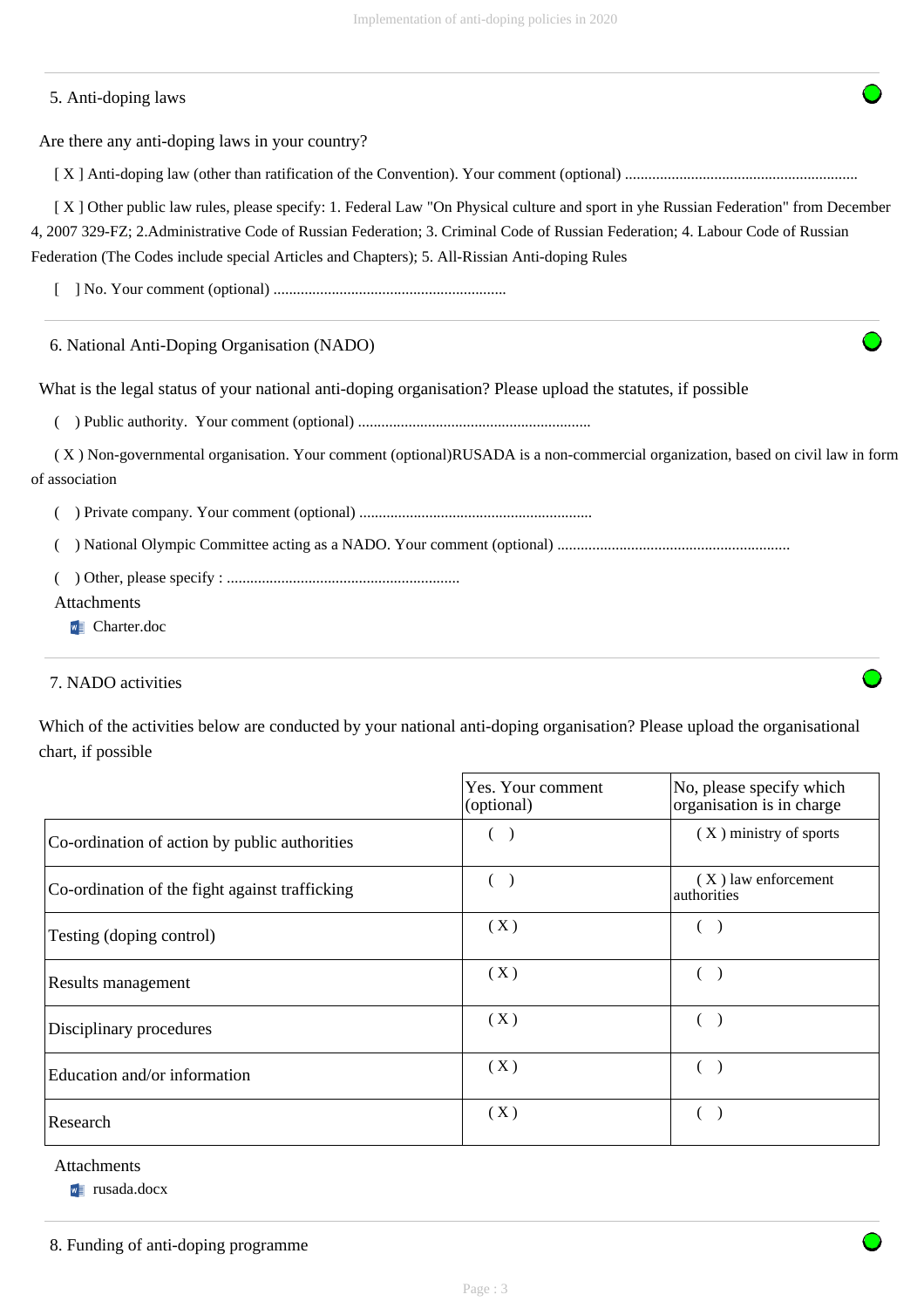#### What was the annual budget of the NADO for the 2020 calendar year?

Min numeric value allowed : 0

#### [ 500536900 ] amountrublesCurrency

[ ] Data not available

#### 9. Funding sources

How is the NADO funded? Please select all that apply and indicate an estimate in percentages:

#### [ X ] Government92%

[ ] National Lottery programme ............................................................ %

- [ ] National Olympic Committee (NOC) ............................................................ %
- [ ] Other sports organisation(s) ............................................................ %
- [X ] Fee for service8%
- [ ] Private ............................................................ %
- [ ] Other ............................................................ %

10. Distribution of funding

What percentage of NADO's annual budget is put towards the following core programs?

[ 33 ] Testing (including equipment, transportation, sample collection personnel fees)

- [ 25 ] Sample analysis
- [ 3 ] Investigations
- [ 5 ] Education
- [1] Research
- [ 3 ] Results Management/Legal
- [ 1 ] Therapeutic Use Exemptions (TUEs)
- [ 29 ] Other (e.g. remuneration, administration) ............................................................
- [ ] Data not available

11. Other funding for the anti-doping programme

Are other institutions funding any parts of the national anti-doping programme (e.g. laboratories, research, WADA contribution, Unesco Voluntary Fund)

- ( ) Yes, please describe ............................................................
- $(X)$  No

What amount has been allocated to sport from the State budget through the national ministry responsible for sport for the year 2020?

<sup>12.</sup> Sport budget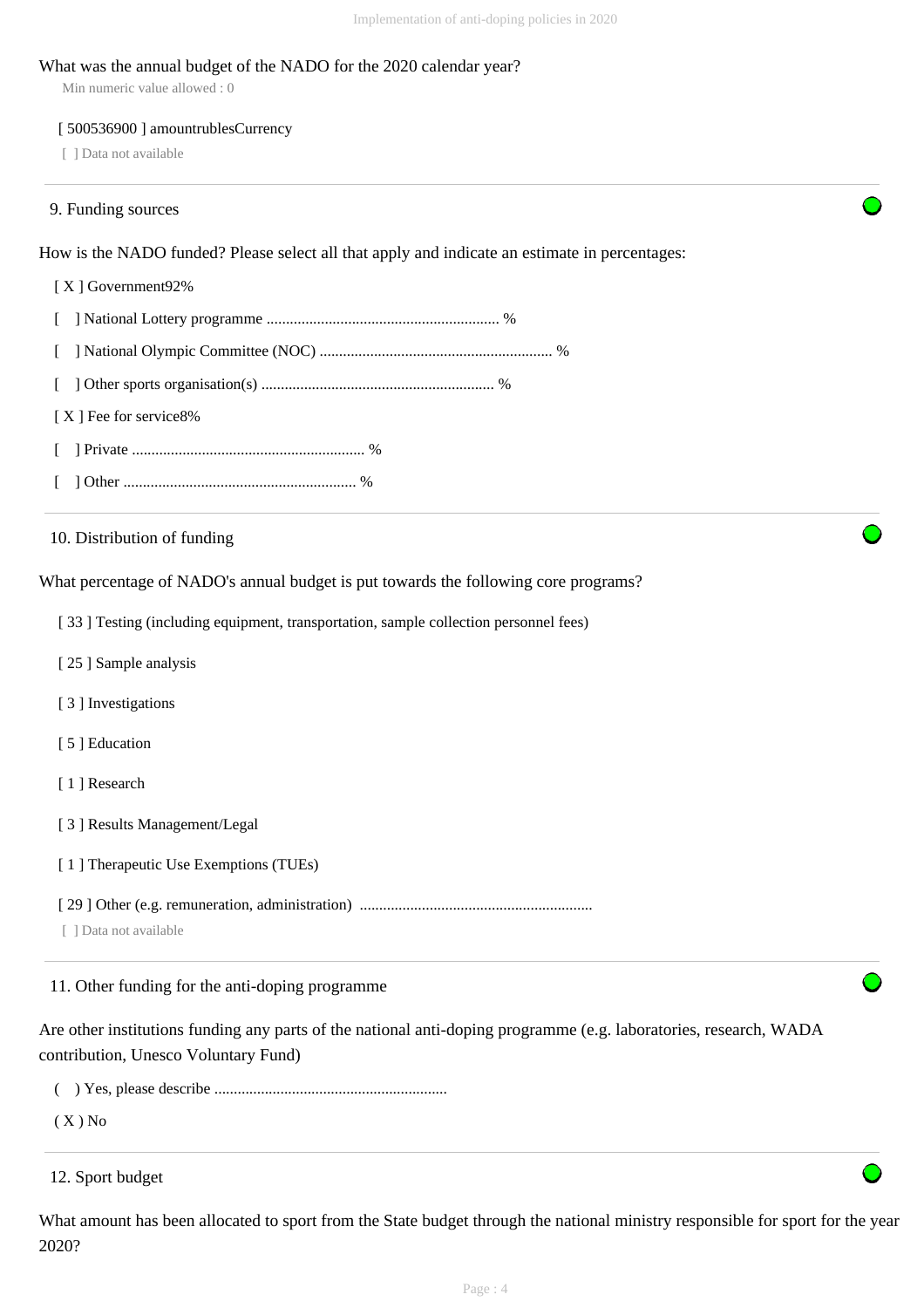# [ 64.3 ] amountbillion RUBcurrency / other information

[ ] Data not available

|                   | 13. Limiting public funding to organisations                                                                                                                              |
|-------------------|---------------------------------------------------------------------------------------------------------------------------------------------------------------------------|
|                   | Is public funding withheld from organisations that do not comply with anti-doping regulations and related legal instruments?                                              |
|                   |                                                                                                                                                                           |
|                   |                                                                                                                                                                           |
|                   |                                                                                                                                                                           |
|                   |                                                                                                                                                                           |
|                   | 14. Limitation of public funding of persons                                                                                                                               |
|                   | Is sport-related financial assistance provided by public authorities withheld from banned athletes or athlete support personnel<br>during the period of their suspension? |
|                   |                                                                                                                                                                           |
|                   |                                                                                                                                                                           |
|                   |                                                                                                                                                                           |
|                   | ) Not applicable (no sport-related financial assistance is provided by public authorities to athletes or support personnel); your                                         |
|                   |                                                                                                                                                                           |
|                   | 15. Testing programme                                                                                                                                                     |
|                   | Does your country have a national testing programme?                                                                                                                      |
| $(X)$ Yes         |                                                                                                                                                                           |
|                   |                                                                                                                                                                           |
|                   | 16. Elements of the testing programme                                                                                                                                     |
|                   | What elements of the testing program are implemented by the NADO?                                                                                                         |
|                   | [X] Risk assessment and test distribution planning (TDP)                                                                                                                  |
|                   | [X] Registered testing pool                                                                                                                                               |
|                   | [X] Random selection of athletes                                                                                                                                          |
|                   | [X] Targeted selection of athletes                                                                                                                                        |
|                   | [X] In-competition testing                                                                                                                                                |
|                   | [X] Out-of-competition testing                                                                                                                                            |
|                   | [X] No-advance notice testing                                                                                                                                             |
| [X] Blood testing |                                                                                                                                                                           |
|                   | [X] Athlete biological passport (ABP) modules                                                                                                                             |
|                   |                                                                                                                                                                           |
|                   |                                                                                                                                                                           |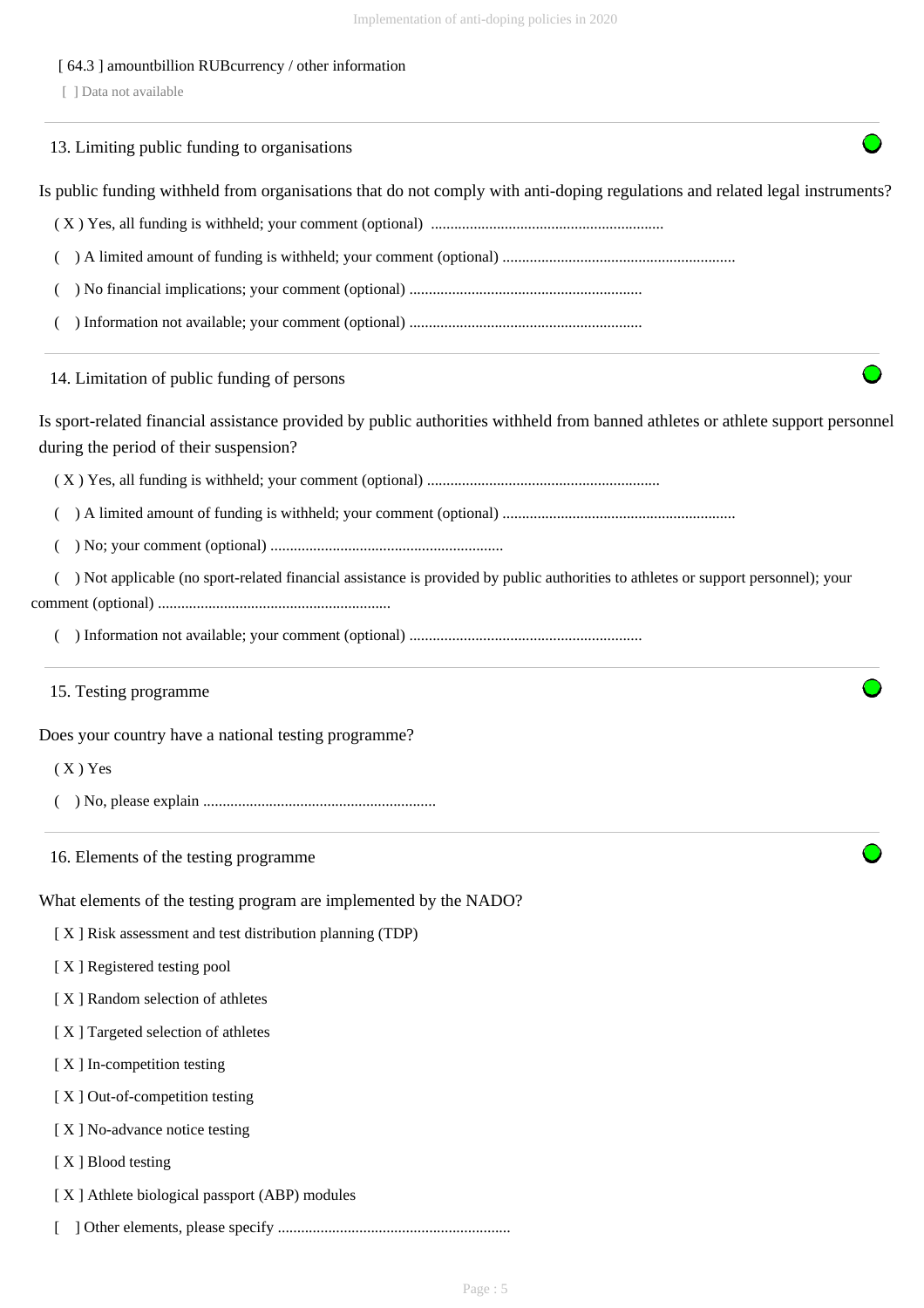[ ] If some elements are implemented by another body, please specify which body ............................................................

#### 17. Quality certificate

Is your NADO or part of its procedures certified according to a quality standard (such as ISO or any other quality assurance system)?

 ( X ) Yes, please specify which standard, its scope and validityISO 9001:2015 planning and organizing doping control testing, results management, investigating anti-doping rule violations, authorizing the use of substances prohibited in sports, conducting educational activities

( ) In progress, please specify ............................................................

 ( ) No. Your comment (optional) ............................................................ Attachments

**ISO 2021.pdf** 

18. NADO staff, committee members and other anti-doping specialists

Please outline below how many NADO staff, committees' members and other anti-doping specialists are involved in the coordination and management of your anti-doping programs (except sample collection personnel)

Min numeric value allowed : 0

[ 58 ] staff full time

[ 2 ] staff part time

[ 24 ] committees' members (including, but not limited to, members of the disciplinary panels, NADO Board, TUE, education, whereabouts, scientific, athletes, appeals, ethics and/or other committees)

[1] other specialists, please describeethics officer

[ ] Data not available

19. Sample collection personnel

Do you have sample collection personnel (SCP) ?

( X ) Yes, within the NADO

( ) Yes, through a service provider (Delegated third party) ............................................................

( ) No, please explain ............................................................

#### 20. Number of DCOs and BCOs

How many doping control officers (DCOs), blood control officers (BCOs) and chaperones are in your sample collection personnel programme?

Min numeric value allowed : 0

[ 67 ] DCOs; your comment (optional) ............................................................

[ 155 ] BCOs; your comment (optional) ............................................................

[ 21 ] Chaperones; your comment (optional) ............................................................

[ ] Data not available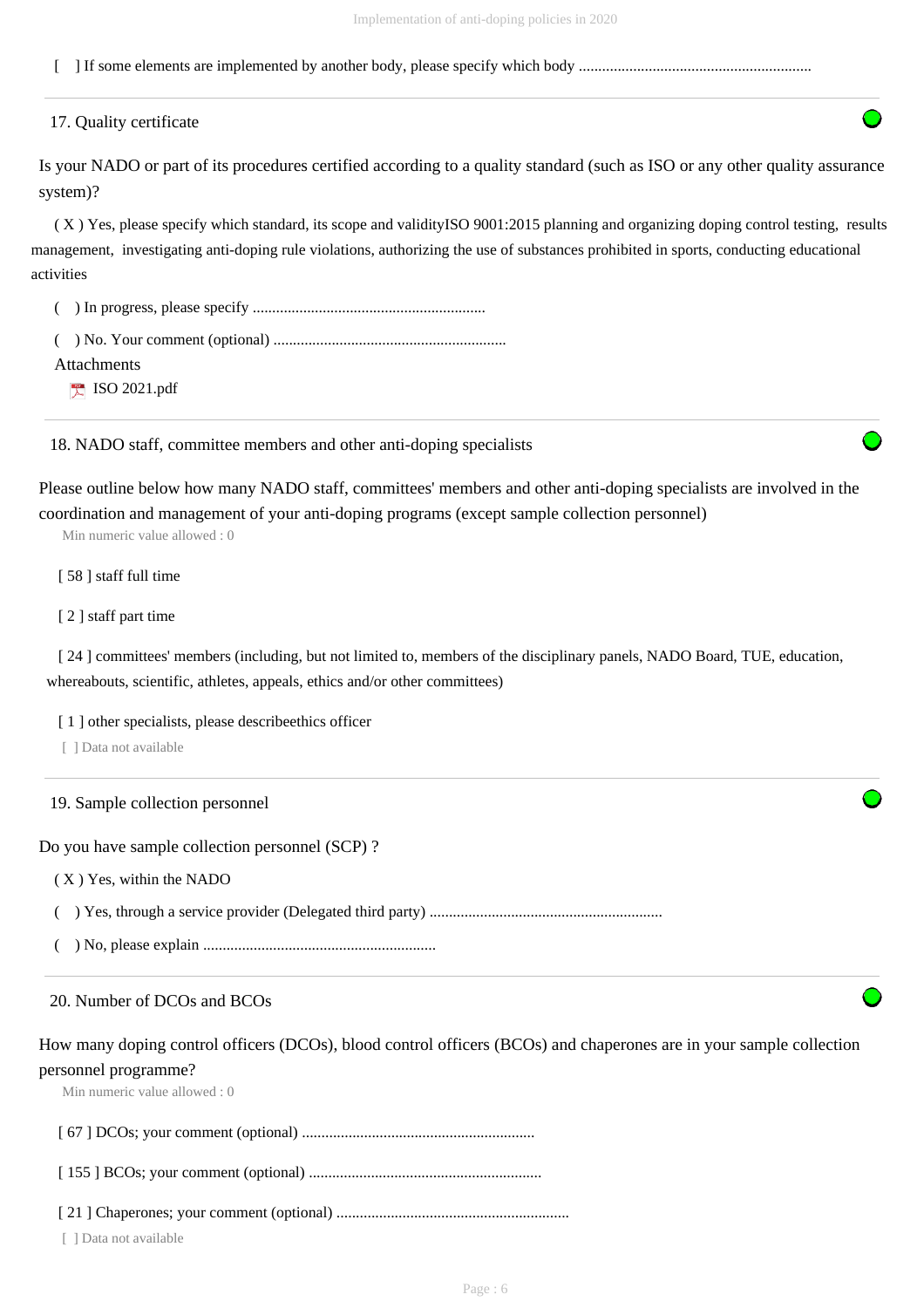# 21. Laboratory

Is there a doping control laboratory in your country?

- [ ] Yes, accredited or approved by WADA in accordance with the International Standard for Laboratories
- [ ] No, but a preparatory process is in progress to apply for accreditation or approval by WADA
- $[X]$  No

22. Use of WADA laboratories

Which WADA-accredited or approved laboratories are used for analysis of samples collected by your NADO as a Testing authority within your national testing program in the year 2020? Please list all that applies, including the laboratory in your own country (if you use it) and indicate the percentage of samples analysed in each laboratory. Enter "0", if you don't use this laboratory

O

|                                   | % of NADO samples (estimate) |
|-----------------------------------|------------------------------|
| ANKARA, TURKEY                    | $\boldsymbol{0}$             |
| ATHENS, GREECE                    | $\mathbf{0}$                 |
| <b>BANGKOK, THAILAND</b>          | $\boldsymbol{0}$             |
| <b>BARCELONA, SPAIN</b>           | $\mathbf{1}$                 |
| <b>BEIJING, CHINA</b>             | $\mathbf{0}$                 |
| <b>BLOEMFONTEIN, SOUTH AFRICA</b> | $\mathbf{0}$                 |
| <b>BUCHAREST, ROMANIA</b>         | $\overline{0}$               |
| COLOGNE, GERMANY                  | $\boldsymbol{0}$             |
| DOHA, QATAR                       | $\overline{0}$               |
| GHENT, BELGIUM                    | 35                           |
| HAVANA, CUBA                      | $\boldsymbol{0}$             |
| HELSINKI, FINLAND                 | $\overline{0}$               |
| KREISCHA, GERMANY                 | $\boldsymbol{0}$             |
| LAUSANNE, SWITZERLAND             | $\boldsymbol{0}$             |
| LONDON, UNITED KINGDOM            | $\boldsymbol{0}$             |
| LOS ANGELES, USA                  | $\overline{0}$               |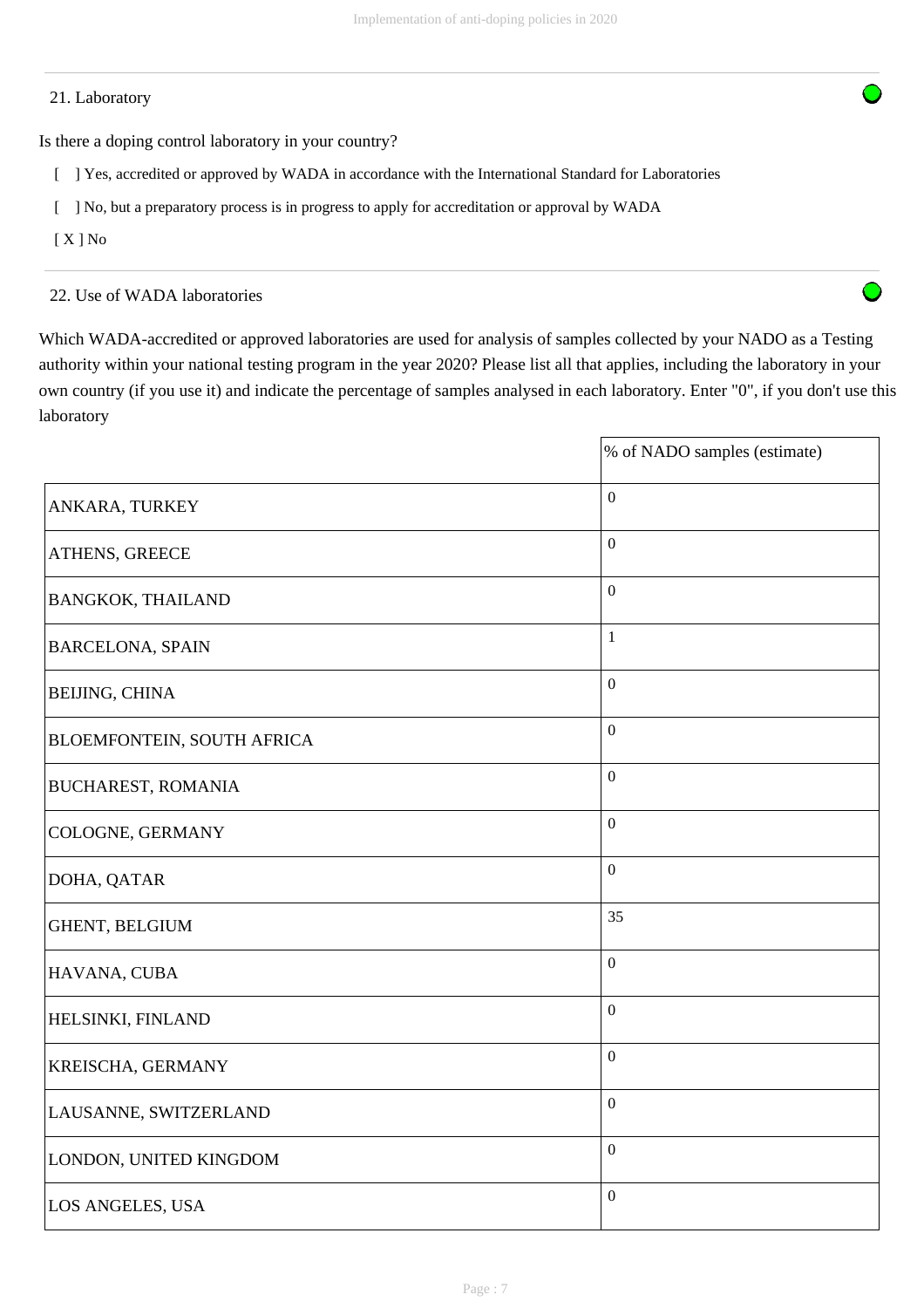| MADRID, SPAIN             | $\boldsymbol{0}$ |
|---------------------------|------------------|
| MONTREAL, CANADA          | $\boldsymbol{0}$ |
| NEW DELHI, INDIA          | $\boldsymbol{0}$ |
| <b>OSLO, NORWAY</b>       | $\boldsymbol{0}$ |
| PARIS, FRANCE             | $\boldsymbol{0}$ |
| RIO DE JANEIRO, BRAZIL    | $\boldsymbol{0}$ |
| ROMA, ITALY               | $\mathbf{0}$     |
| SALT LAKE CITY, USA       | $\mathbf{0}$     |
| SEIBERSDORF, AUSTRIA      | 33               |
| <b>SEOUL, SOUTH KOREA</b> | $\boldsymbol{0}$ |
| STOCKHOLM, SWEDEN         | 31               |
| SYDNEY, AUSTRALIA         | $\mathbf{0}$     |
| TOKYO, JAPAN              | $\boldsymbol{0}$ |
| WARSAW, POLAND            | $\boldsymbol{0}$ |

[ ] Data not available

# 23. Testing statistics

How many samples were collected under your national testing program in the year 2020?

|                                                             | Urine | Blood (including ABP) |
|-------------------------------------------------------------|-------|-----------------------|
| In-competition samples<br>Min numeric value allowed: 0      | 1901  | 391                   |
| Out-of-competition samples<br>Min numeric value allowed : 0 | 4446  | 1420                  |

[ ] Data not available

# 24. Testing abroad

Did you test athletes under your authority who reside or train abroad (directly or by subcontracting other ADOs or antidoping service providers)?

( X ) Yes; your comment (optional)we tested 181 athlete and collect 306 samples

( ) Not in 2020, but we have authorisation to do so; your comment (optional) ............................................................

( ) No, we do not have authorisation to do so; your comment (optional) ............................................................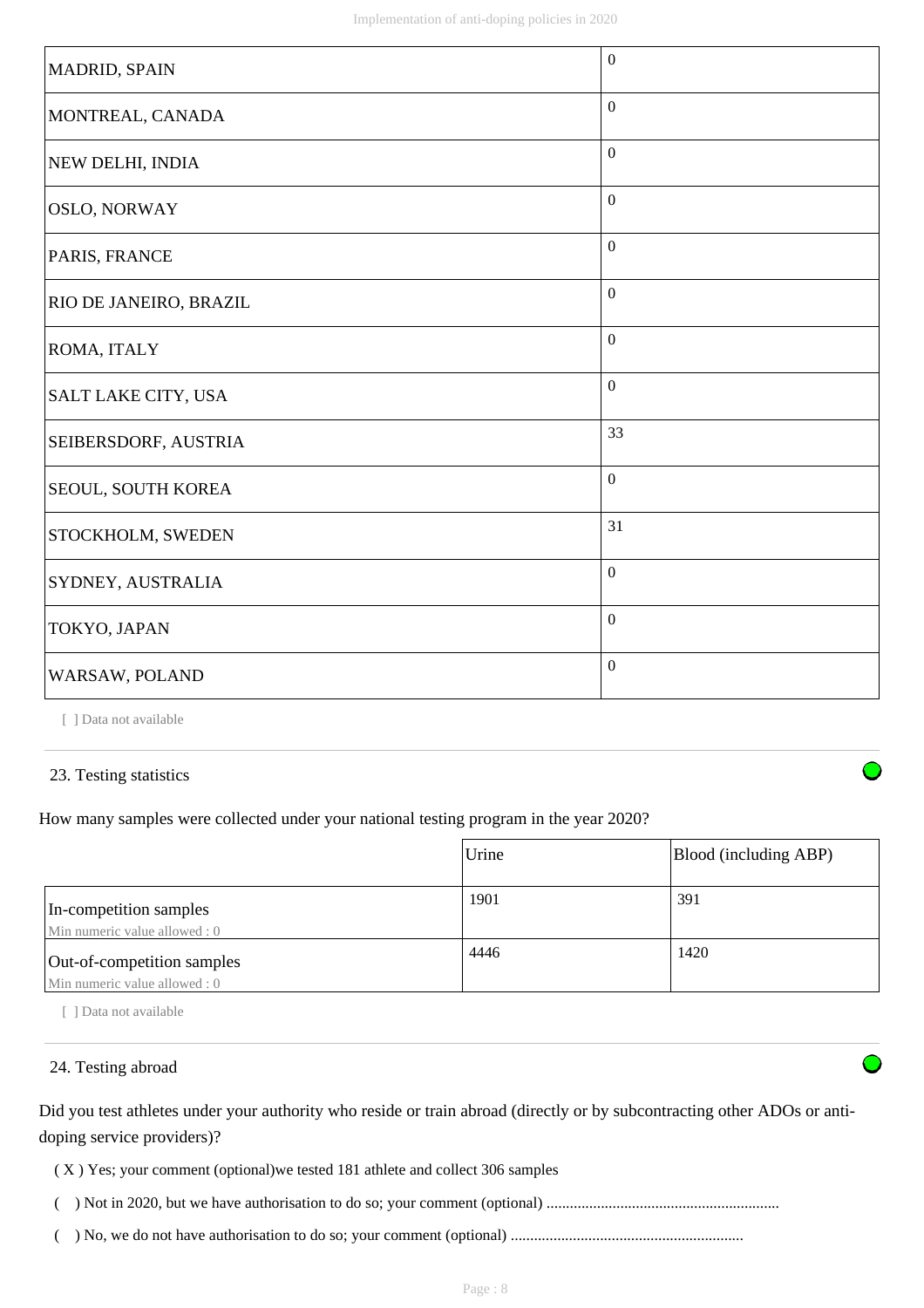# 25. Disciplinary system

Please describe the disciplinary process for the anti-doping rule violations and application of the T-DO Recommendation on ensuring the independence of hearing panels (bodies) and promoting fair trial in anti-doping cases [T-DO/Rec(2017)01] http://rm.coe.int/recommendation-on-ensuring-the-independence-of-hearing-panels-bodies-a/1680735159

| Has your State established<br>centralised panel/body in<br>charge of all hearing<br>proceedings in anti-doping<br>matters (hearing panel)?                                                       | yes            |                |  |
|--------------------------------------------------------------------------------------------------------------------------------------------------------------------------------------------------|----------------|----------------|--|
| Is the hearing panel<br>independent, and<br>operationally independent<br>from sport movement (i.a.<br>national federations.<br>National Olympic<br>Committee, National<br>Paralympic Committee)? | yes            |                |  |
| Is the hearing panel<br>operationally independent<br>from the government?                                                                                                                        | yes            |                |  |
| Is the hearing panel<br>operationally independent<br>from the NADO?                                                                                                                              | yes            | $\overline{a}$ |  |
| Are you aware of T-<br>DO/Rec(2017)01?                                                                                                                                                           | yes            | ÷              |  |
| Is the composition of the<br>hearing panel in line with the<br>requirements outlined in T-<br>DO/Rec(2017)01?                                                                                    | yes            |                |  |
| Are the rights of access to<br>justice ensured in accordance<br>with T-DO/Rec(2017)01?                                                                                                           | yes            |                |  |
| Other comments                                                                                                                                                                                   | $\blacksquare$ | $\overline{a}$ |  |

[ ] Data not available

# 26. Appeals system

Please describe the process for handling anti-roping rule violations appeals

 Describe, upload documents or add the link to the relevant content During 2020 all appeals have been claimed directly to CAS according clause 13 of WADA Code (2015) Process of handling anti-doping rule violations appeals was conducted under WADA Code.

[ ] Data not available

How many anti-doping rule violations cases were initiated in 2020 and how many of these initiated cases resulted in the

<sup>27.</sup> Anti-doping rule violations (ADRV)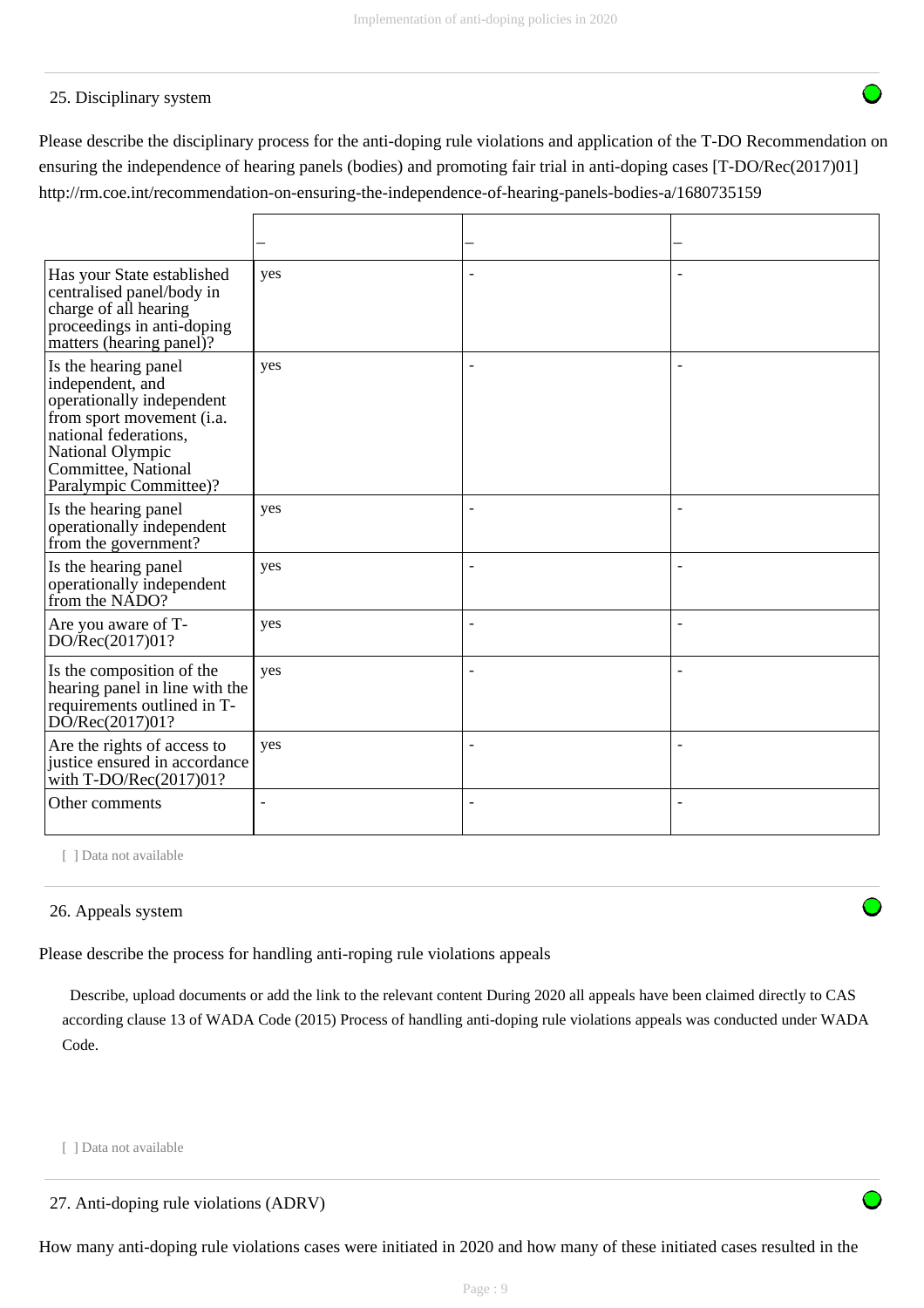# imposition of a sanction?

|                                                                                                                                                  | Initiated cases | Cases that resulted in a Cases that resulted in<br>sanction | no sanction      |
|--------------------------------------------------------------------------------------------------------------------------------------------------|-----------------|-------------------------------------------------------------|------------------|
| Presence of a prohibited substance or its<br>metabolites or markers in an athlete's sample<br>Min numeric value allowed: 0                       | 91              | 65                                                          | 6                |
| Use or attempted use by an athlete of a<br>prohibited substance or a prohibited method<br>Min numeric value allowed: 0                           | $\overline{4}$  | $\overline{2}$                                              | $\theta$         |
| Evading, refusing or failing to submit to<br>sample collection<br>Min numeric value allowed: 0                                                   | 5               | 3                                                           | $\theta$         |
| Whereabouts failures<br>Min numeric value allowed : 0                                                                                            | 3               | $\Omega$                                                    | $\theta$         |
| Tampering or attempted tampering with any<br>part of doping control<br>Min numeric value allowed: 0                                              | $\overline{2}$  | $\overline{2}$                                              | $\theta$         |
| Possession of prohibited substances and<br>prohibited methods<br>Min numeric value allowed: 0                                                    | 1               | $\mathbf{1}$                                                | $\theta$         |
| Trafficking or attempted trafficking in any<br>prohibited substance or prohibited method<br>Min numeric value allowed: 0                         | 1               | $\mathbf{0}$                                                | $\theta$         |
| Administration or attempted administration to<br>any athlete of any prohibited method or<br>prohibited substance<br>Min numeric value allowed: 0 | 1               | $\mathbf{1}$                                                | $\boldsymbol{0}$ |
| Complicity<br>Min numeric value allowed: 0                                                                                                       | $\overline{0}$  | $\overline{0}$                                              | $\overline{0}$   |
| Prohibited association<br>Min numeric value allowed: 0                                                                                           | $\overline{0}$  | $\overline{0}$                                              | $\Omega$         |

[ ] Data not available

# 28. Whereabouts failures

How many of the following whereabouts failures have you registered in 2020?

[ 204 ] One missed test or filing failure

#### [ 25 ] Any combination of two missed tests and/or filing failures

[ ] Data not available

# 29. Co-operation with law enforcement agencies

What measures have been taken to ensure co-operation between NADO and law enforcement agencies in limiting illegal availability of doping substances?

[ ] Law, please specify ............................................................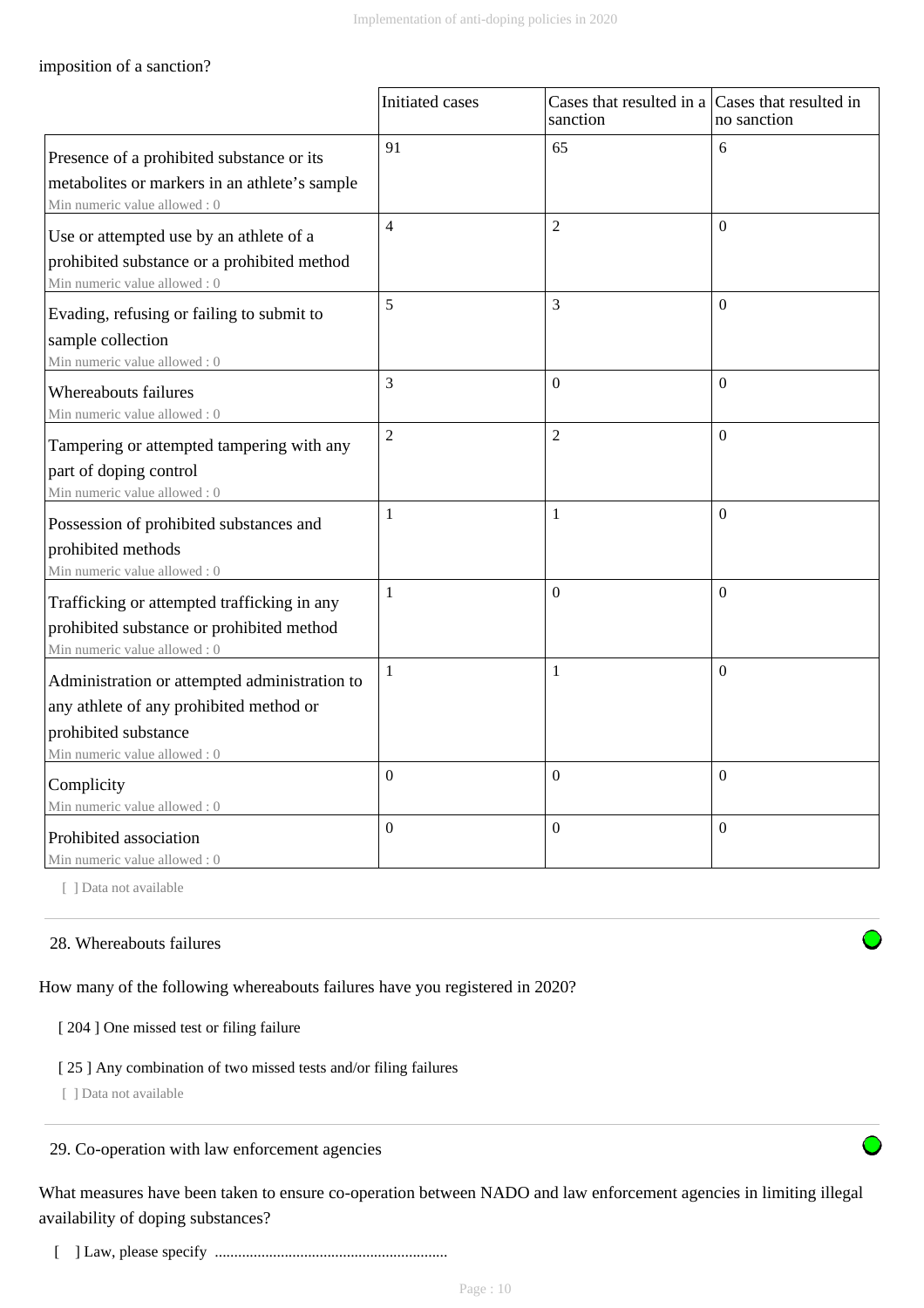[ ] Agreement, please specify ............................................................

[X] Ad hoc activities, please specify common activities concerning violations anti-doping rules on sports events

[ ] Other, please specify ............................................................

[ ] None; your comment (optional) ............................................................

#### 30. Sanctions for doping trafficking

Are there specific penalties or sanctions for illegal circulation of doping substances, in addition to those regulating the movement of medicines and narcotics?

 [ X ] Criminal penalties, please specify - Article 230.1 (Inducing an athlete to use substances and methods prohibited in sport). The article applies to the athletes' support personnel (doctors, coaches and other persons). Sanctions — a fine of up to 300,000 rubles with deprivation of the right to engage in certain activities for up to 3 years, or restriction of freedom for up to 1 year with deprivation of the right to engage in certain activities for up to 3 years. - Article 230.2 (use of prohibited substances and methods against an athlete). The article applies to the athletes' support (doctors, coaches and other persons). Sanctions — a fine of up to 1,000,000 rubles with deprivation of the right to engage in certain activities for up to 4 years, or restriction of freedom for up to 2 years with deprivation of the right to engage in certain activities for up to 4 years.

[ X ] Financial penalties, please specify - both in Criminal and Administrative Codes

[X] Administrative or civil sanctions, please specify - Code of administrative violations article 6.18: Part 1 – Intentional violation by an athlete of the requirements established by the legislation on physical culture and sport to prevent and combat doping in sport, expressed in the use or attempt to use a prohibited substance and (or) a prohibited method by an athlete — an administrative fine of 30 to 50 thousand rubles; Part 2 – Distribution by an athlete, coach, sports medicine specialist or other specialist in the field of physical culture and sports of a prohibited substance and (or) prohibited method — an administrative fine of 40 to 80 thousand rubles.

 [ X ] Professional disciplinary actions, please specify - Disciplinary sanctions in the profession for an athlete – termination of the employment contract for athletes' support personnel – termination of the employment contract

[ ] None of above, please explain ............................................................

[ ] Not available; your comment (optional) ............................................................

#### 31. Statistics on doping trafficking

Do law enforcement agencies share data on the seizure of doping substances with the NADO?

 ( X ) Yes, please specify how many seizures have been reported in 2020: 21 kg 899 grams of strong substances were seized from illicit traffic in 2020, including 15 kg 277 grams of anabolic steroids.

( ) No. Your comment (optional) ............................................................

( ) Other, please specify ............................................................

#### 32. Whistleblowers

Is your NADO implementing a whistleblower policy/programme?

( ) Yes; any comment ............................................................

 ( X ) No, but a preparatory process is in progress to develop a whistleblower policy/programme; any commentWe have practice and special form which is programmed and has been put on our site. By this special form everyone can send us notes concerning violations. Author remain anonymous. Also we started to develope special policy for protecting whistleblower.

( ) No; any comment ............................................................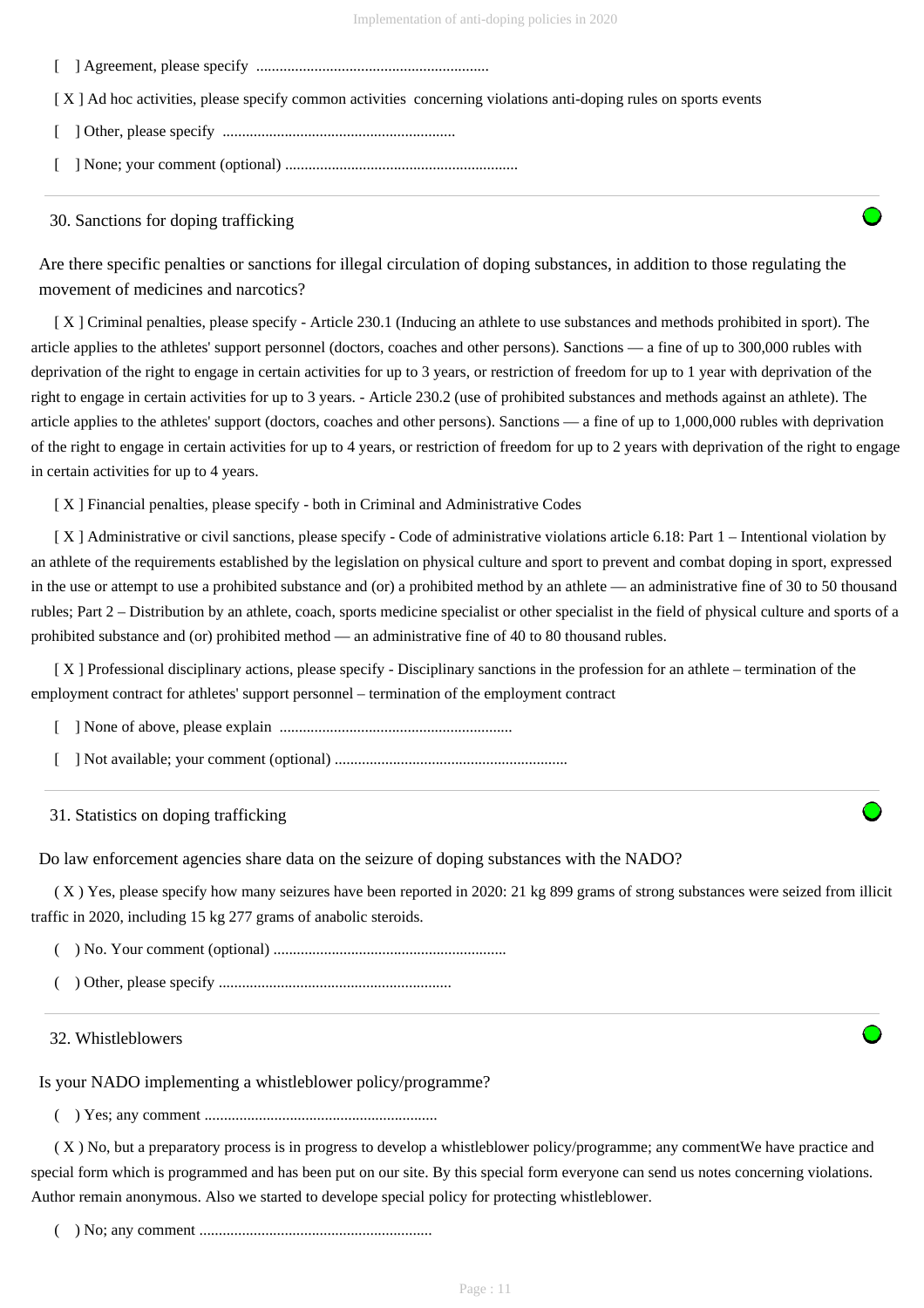33. Legal background for Whistleblower policy

If your NADO implements a Whistleblower policy/programme, please describe the legal framework for this programme

- [ ] National legislation
- [ ] NADO Rules
- [ ] Direct application of WADA Whistleblowing programme/policy and procedure for reporting misconduct
- [ ] Direct application of the rules of one or more international sports organisations, if yes, please list them

............................................................

 [ X ] Other. Please describewe are in process of establishing Whistleblower policy/programs. this policy will contain WADA Whistleblowing programme/policy, useful practice of other NADOs, will be based on legislation of data privacy

[ ] Not applicable

34. Organisation of anti-doping education

Which organisations are involved in implementing anti-doping education programs?

- [ X ] National anti-doping organisation
- [ X ] Ministry responsible for sport
- [ ] Ministry responsible for education
- [ ] Ministry responsible for health
- [ ] Other governmental body ............................................................
- [ X ] National sport federations

[ X ] Regional/municipal sport organisations

- [X] Universities
- [ X ] Schools
- [X ] Sport clubs
- [ ] Other bodies ............................................................

35. Anti-doping education themes

What types of anti-doping message are provided for different target groups?

|                     | elite<br>athletes | young<br>athletes | recreatio sports<br>nal<br>athletes | officials        | coaches | medical<br>personne pupils | school | media | general<br>public | other |
|---------------------|-------------------|-------------------|-------------------------------------|------------------|---------|----------------------------|--------|-------|-------------------|-------|
| National and        | $[~\mathrm{X}~]$  | [X]               | $\lceil$ X ]                        | [X]              | [X]     | [X]                        |        | $X$ ] | [X]               |       |
| International anti- |                   |                   |                                     |                  |         |                            |        |       |                   |       |
| doping rules        |                   |                   |                                     |                  |         |                            |        |       |                   |       |
| Harm of doping to   | [X]               | [X]               | [X]                                 | $[~\mathrm{X}~]$ | [X]     | [X]                        | [X]    | $X$ ] | [X]               |       |
| the spirit of sport |                   |                   |                                     |                  |         |                            |        |       |                   |       |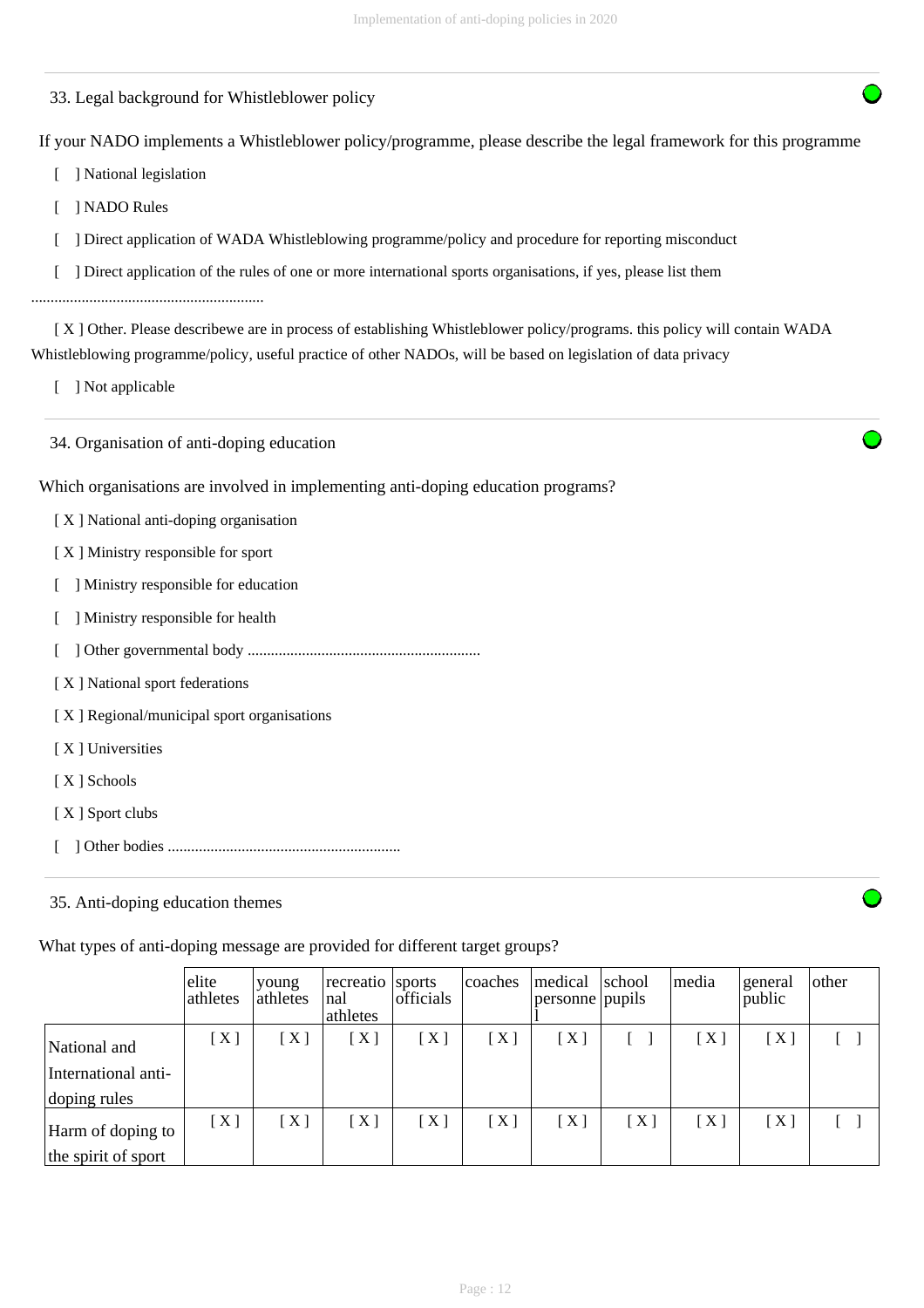| Athletes and         | [X] | [X] | [X]                               | [X] | [X] | [X] | [X]                               | [X] | [X] | $\begin{bmatrix} 1 \end{bmatrix}$ |
|----------------------|-----|-----|-----------------------------------|-----|-----|-----|-----------------------------------|-----|-----|-----------------------------------|
| athlete support      |     |     |                                   |     |     |     |                                   |     |     |                                   |
| personnel's rights   |     |     |                                   |     |     |     |                                   |     |     |                                   |
| and responsibilities |     |     |                                   |     |     |     |                                   |     |     |                                   |
| Consequences of      | [X] | [X] | [X]                               | [X] | [X] | [X] | [X]                               | [X] | [X] | $[\quad]$                         |
| doping, including    |     |     |                                   |     |     |     |                                   |     |     |                                   |
| sanctions, health    |     |     |                                   |     |     |     |                                   |     |     |                                   |
| and social           |     |     |                                   |     |     |     |                                   |     |     |                                   |
| consequences         |     |     |                                   |     |     |     |                                   |     |     |                                   |
| Substances and       | [X] | [X] | [X]                               | [X] | [X] | [X] | $[\ ]$                            | [X] | [X] | $[\ ]$                            |
| methods on the       |     |     |                                   |     |     |     |                                   |     |     |                                   |
| Prohibited List      |     |     |                                   |     |     |     |                                   |     |     |                                   |
| Doping control       | [X] | [X] | [X]                               | [X] | [X] | [X] | $\begin{bmatrix} 1 \end{bmatrix}$ | [X] | [X] | $\begin{bmatrix} 1 \end{bmatrix}$ |
| procedures           |     |     |                                   |     |     |     |                                   |     |     |                                   |
| Therapeutic use      | [X] | [X] | [X]                               | [X] | [X] | [X] | $\begin{bmatrix} 1 \end{bmatrix}$ | [X] | [X] | $\begin{bmatrix} 1 \end{bmatrix}$ |
| exemptions           |     |     |                                   |     |     |     |                                   |     |     |                                   |
| (TUEs)               |     |     |                                   |     |     |     |                                   |     |     |                                   |
| Applicable           | [X] | [X] | $\begin{bmatrix} 1 \end{bmatrix}$ | [X] | [X] | [X] | $\begin{bmatrix} 1 \end{bmatrix}$ | [X] | [X] | $\begin{bmatrix} 1 \end{bmatrix}$ |
| whereabouts          |     |     |                                   |     |     |     |                                   |     |     |                                   |
| requirements         |     |     |                                   |     |     |     |                                   |     |     |                                   |

# 36. Nutritional supplements

What measures have been taken to address the problems related to nutritional supplements in sport?

- [ ] Restrict availability
- [ ] Control of production
- [ ] Provide quality assurance
- [ ] Comprehensive labelling
- [ X ] Limit advertising and promotion
- [ X ] Educational and informational measures
- [ ] Other, please specify: ............................................................

# 37. Anti-doping research

Has any anti-doping research been undertaken or supported?

- ( X ) Yes; your comment (optional) ............................................................
- ( ) Yes, to a limited extent; your comment (optional) ............................................................
- ( ) No; your comment (optional) ............................................................

38. Areas of anti-doping research

What are the areas of anti-doping research?

[X ] Doping prevention